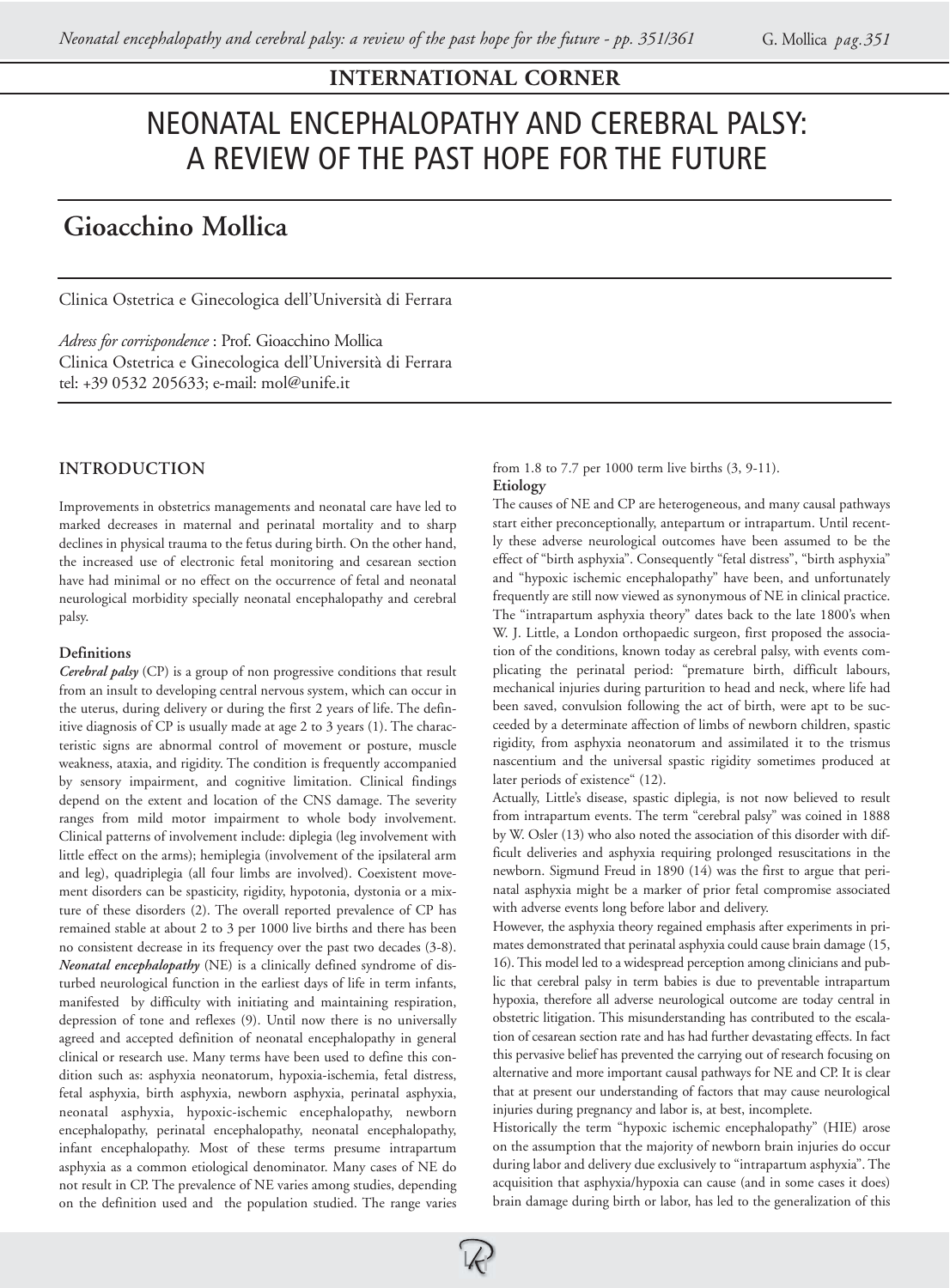one known causal pathway on the etiology of all cases of NE. Over the past two decades a growing body of indirect and direct evidences led to the conclusion that this view is no longer tenable.

Looking specially at the intrapartum period, Badawi and colleagues (10, 11) in the Western Australian case-control study, observed that there was no evidence of intrapartum hypoxia in over 70% of cases of NE. They further observed that pure intrapartum hypoxia accounted for only 4.9 % of moderate or severe newborn encephalopathy and that in 25 % of cases, intrapartum events may be superimposed on preconceptional or





From: Badawi N, Kurinczuk JJ, Koegh JM, *et al.* Intrapartum risk factors for newborn encephalopathy:

The Western Australian case-control study. *BMJ 1998; 317:1554.*

antepartum preexisting insults (17 ).

However, at present it is very difficult, and often impossible, to determine the cause and the precise time when a brain damage has occurred. This issue often arises in medicolegal proceedings but "professional" ideas in this context are often simplistic.

Most clinical evaluations of birth asphyxia rely on a cluster of fetal or neonatal signs that are not specific (17). The markers currently used to diagnose intrapartum hypoxia, such as meconium stained amniotic fluid, low Apgar score, abnormal cardiotocography, fetal and neonatal acid/base status, etc all are aspecific and lack both sensitivity and specificity (9, 18, 19).They must be considered effects rather than cause of fetal injury. Moreover, given the frequency with which these markers are present in newborns with normal outcomes, it is unreasonable to assume that their presence in an infant who later develops encephalopathy is evidence of causation. Surprisingly, however, this simplistic assumption has found a pivotal place in day-to-day medical thinking and medicolegal proceedings.

## **Contribution of intrapartum events**

In 1997 (data were published in 1999) (18) an International Cerebral Palsy Task Force was set up in order to define a causal relation between acute intrapartum events and cerebral palsy. This was a multidisciplinary group including obstetricians, neonatologists, neurologists, and other clinicians and scientists.

Moreover, they made the following statements:

- the terms "fetal distress" and "birth asphyxia" are inappropriate and should not be used clinically;
- in the clinical context fetal asphyxia is a progressive hypoxemia and hypercapnia with a significant metabolic acidemia (20,21). In practice, the timing of the onset and progression of these changes can be difficult or impossible to ascertain;
- the term "hypoxic ischemic encephalopathy" should not be used, as hypoxia and ischemia have often not been proved and have been assumed from a variety of clinical markers that do not accurately reflect hypoxia and ischemia of either acute or chronic origin;
- over 75% of cases of neonatal encephalopathy have no clinical signs of intrapartum hypoxia;
- if hypoxia and ischemia have not been proved the correct diagnosis should be neonatal encephalopathy (NE);
- when metabolic acidemia has been conclusively proved by fetal blood gases and umbilical cord arterial or very early neonatal blood gases, or both, it remains to be proved whether this is attributable to a chronic or intermittent hypoxia of longstanding duration, days or weeks, or whether to a de novo acute hypoxia occurred during labour or birth in a previously healthy fetus;
- reduced variability of the fetal heart rate, meconium staining amniotic fluid, low Apgar score, and neonatal encephalopathy may all represent the first recognised signs of a chronic neurological compromise. In a chronically compromised case, the intrapartum signs may precipitate an obstetric intervention such an instrumental or cesarean delivery in the hope that the pathology is of recent onset and still reversible. Retrospectively the presence of these signs and the decision of carers to act to prevent possible acute compromise may mistakenly be taken as evidence of acute compromise.

They also suggested criteria to define an acute intrapartum hypoxic event*.* These criteria were updated in 2003 by the ACOG Task Force on Neonatal Encephalopathy and Cerebral Palsy, in conjunction with the American Academy of Pediatrics (22), as follows: Essential criteria (must meet all 4):

- 1. Evidence of a metabolic acidosis in fetal umbilical cord arterial blood obtained at delivery (pH < 7 and base deficit >/= 12 mmol/L)
- 2. Early onset of severe or moderate neonatal encephalopathy in infants born at >/= 34 weeks gestation
- 3. Cerebral palsy of the spastic quadriplegia or dyskinetic type
- 4. Exclusion of other identifiable etiologies, such as trauma, coagulation disorders, infectious conditions, or genetic disorders.

Criteria that collectively suggest an intrapartum timing (within close proximity to labor and delivery, i.e. 0-48 hours) but are nonspecific to asphyxial insults:

- 1. A sentinel (signal) hypoxic event occurring immediately before or during labor
- 2. A sudden and sustained fetal bradycardia or the absence of fetal heart rate variability in the presence of persistent, late, or variable decelerations, usually after a hypoxic sentinel event when the pattern was previously normal
- 3. Apgar scores of 0-3 beyond 5 minutes
- 4. Onset of multisystem involvement within 72 hours of birth
- 5. Early imaging study showing evidence of acute nonfocal cerebral abnormality

The report confirms what before established by the International Task Force and emphasizes that the historical factors used to define perinatal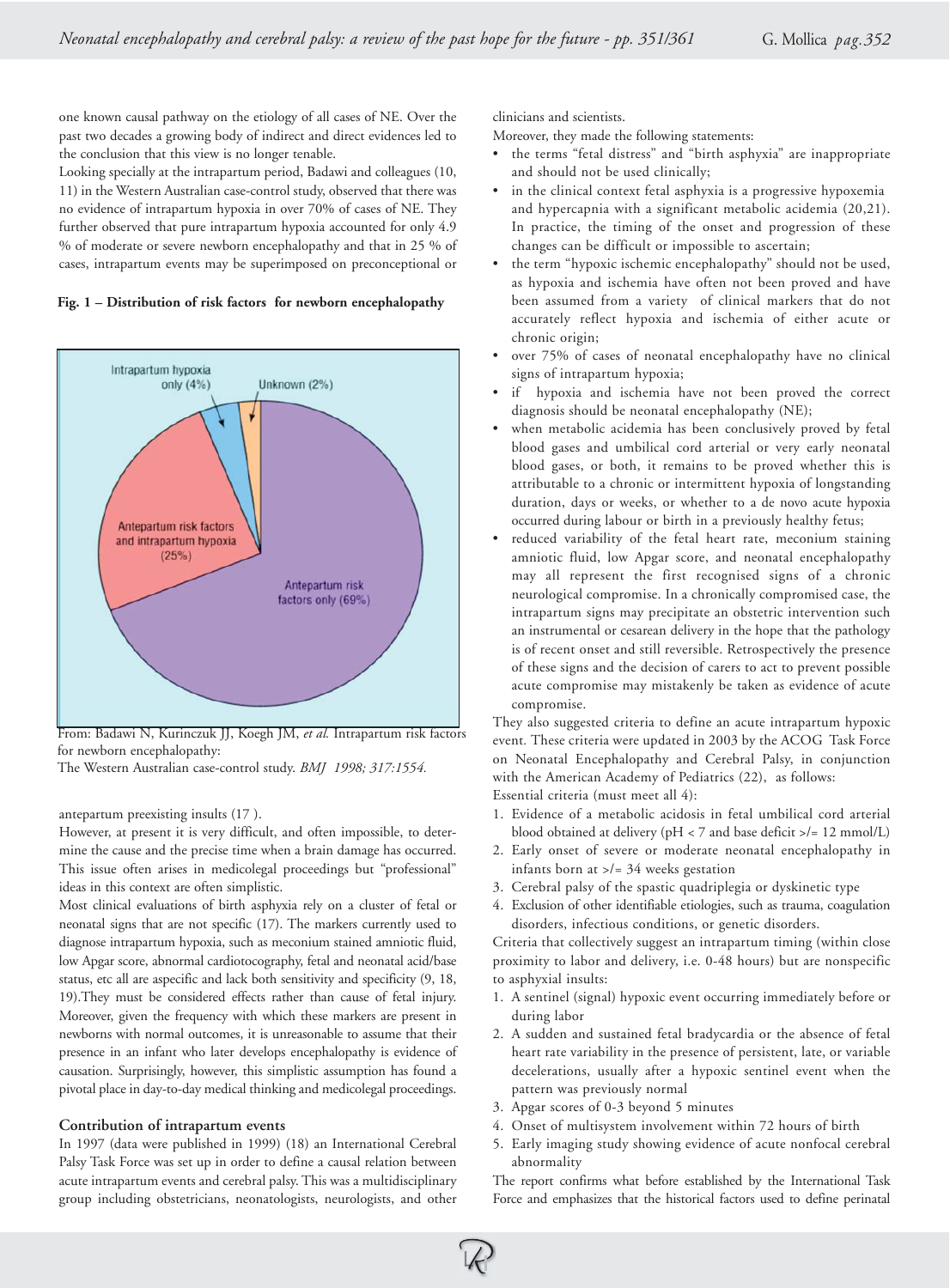asphyxia (ie, meconium, Apgar scores) are not specific to the disease process leading to the neurologic damage. Using these nonspecific markers incorrectly identifies individuals as being exposed to "perinatal asphyxia".

Other statements in the report are:

- while neonatal encephalopathy does not always lead to permanent neurologic impairment, the pathway from an intrapartum hypoxic ischemic injury to subsequent cerebral palsy must progress through neonatal encephalopathy;
- only cerebral palsy involving spastic quadriplegia is associated with an acute interruption of the blood supply; purely dyskinetic or ataxic cerebral palsy generally is genetic in origin.

Moreover it has been defined that neonatal encephalopathy of any etiology occurs in approximately 2-8 births per 1000 term infants. HIE is only a small subset of the causes of NE in fact approximately 9 % of cases of cerebral palsy are due to possible birth asphyxia**.** The best available evidence suggests an incidence rate for pure HIE (hypoxic ischemic encephalopathy ) (ie, neonatal encephalopathy with intrapartum hypoxia in the absence of any other abnormality) of approximately 1.6 per 10,000 births. Most infants with mild to moderate neonatal encephalopathy develop normally (3, 7, 18, 22). Most infants thought to have birth asphyxia do not develop motor or cognitive disabilities unless the event was severe and prolonged.

Both task forces provide sound arguments that cerebral palsy has many causes, including developmental and metabolic abnormalities, infection, autoimmune and coagulation disorders, as well as trauma and hypoxia in the fetus or neonate.

#### **Comments on proposed criteria**

Both task forces have provided objective evidence that antenatal causes of brain injuries are now felt to be more important than perinatal or neonatal causes and that the old hypothesis of "birth asphyxia" as unique pathway to cerebral palsy, cannot be supported any longer.

On the other hand as at present specific tools to define the causes and the time of fetal injury are still lacking, the presence of essential criteria cannot be considered to birth asphyxia, therefore there are possible misuses of the statements especially if a case is subject to a lawsuit.

With this regard, both task forces well explain in the reports further pivotal specifications:

- most babies with a fetal/early neonatal metabolic acidosis will not have cerebral palsy, but after a severe damaging intrapartum hypoxic event, metabolic acidosis will be present;
- many babies with neonatal encephalopathy will not have cerebral palsy, but after a severe damaging intrapartum hypoxic event, there will be evidence of neonatal neurological abnormality;
- most children with spastic or dyskinetic cerebral palsy do not have a history of 'fetal distress', but after a severe damaging intrapartum hypoxic event, there will be signs of global neurological damage;
- most other etiologies, such as coagulation disorders, infectious conditions, or genetic disorders, are not always identifiable during pregnancy in the mother or in the fetus.

Consequently without a 'gold standard' measure of intrapartum hypoxia, it is not possible to assess the sensitivity and specificity of the above criteria as markers of a damaging acute intrapartum hypoxic event. In other words: if all criteria are not present an intrapartum hypoxic event must be excluded; if all criteria are present it is possible that an intrapartum hypoxic event

has occurred but it does not mean that it has really occurred.

It is necessary that all the criteria are present to confirm that an intrapartum hypoxic event has occurred, but their presence is not sufficient to state that such an event has really occurred, because the clinical findings at birth may be the first recognized signs of a chronic neurological compromise of antenatal origin.

## **The assumption of intrapartum asphyxia**

Animal studies provided objective evidence of the relationship between total and chronic asphyxia and brain damage (16). The degree of hypoxia that is necessary to produce permanent brain damage is close to that which is lethal (23). In humans most infants thought to have acute birth asphyxia do not develop neurologic disabilities unless the event was severe and prolonged. In fact, many physiological mechanisms protect the fetus from acute hypoxia, allowing it to survive intact for a longer period than an adult in similar conditions (24). Many circulatory responses and non circulatory factors contribute to neuronal preservation. Even with severe and prolonged asphyxia, most newborns recover with minimal or no neurologic sequelae.

The markers currently used to diagnose intrapartum hypoxia (low Apgar score, abnormal cardiotocography, fetal and neonatal acid/base status) are widely aspecific. They relate to a depressed newborn (the effect) rather than to a causal pathway. Thus, we should not be surprised that, using these non specific markers as part of the recruitment criteria to diagnose birth asphyxia, we will always find an association between these markers and "hypoxic ischemic encephalopathy". Moreover, abnormality on these markers at birth is insufficient to demonstrate whether the injury has occurred during pregnancy or birth. In fact, while some injuries can occur intrapartum in a previously normal baby, many others may have started months or weeks before and neonatal symptoms at

#### **Fig. 2 – Possible pathways leading to encephalopathy**

| Antepartum period | Intrapartum period        | Newborn outcome     |
|-------------------|---------------------------|---------------------|
|                   | $(4\%)$                   | -> Encephalopathy   |
| Insult--          | .025%<br>-Further insult- | -- > Encephalopathy |
| Insult----        | $(69\%)$                  | --> Encephalopathy  |

From: Badawi N, Kurinczuk JJ, Koegh JM, *et al.* Intrapartum risk factors for newborn encephalopathy:

The Western Australian case-control study. *BMJ 1998; 317:1554.*

birth simply reflect a previous neurological compromise.

**The Apgar score**, was originally designed in 1952 by Virginia Apgar as a quick method to assess the clinical status of the newborn and the effectiveness of resuscitation (25-27). Over the years, however, it covered a much broader role in many studies in prediction of neurologic outcome in the newborn. Its misuse has led to an erroneous definition of asphyxia. Although there was little scientific evidence to support the use of the Apgar score in this way, such a validity was widely assumed even within the medical community. Based on the assumption that most childhood neurologic disorders were due to intrapartum hypoxia, attempts were made to combine the Apgar score with umbilical acid-base assessment. The Apgar score was found to be a poor predictor of acidemia and acidemia, in turn, a poor predictor of the Apgar score; both, even taken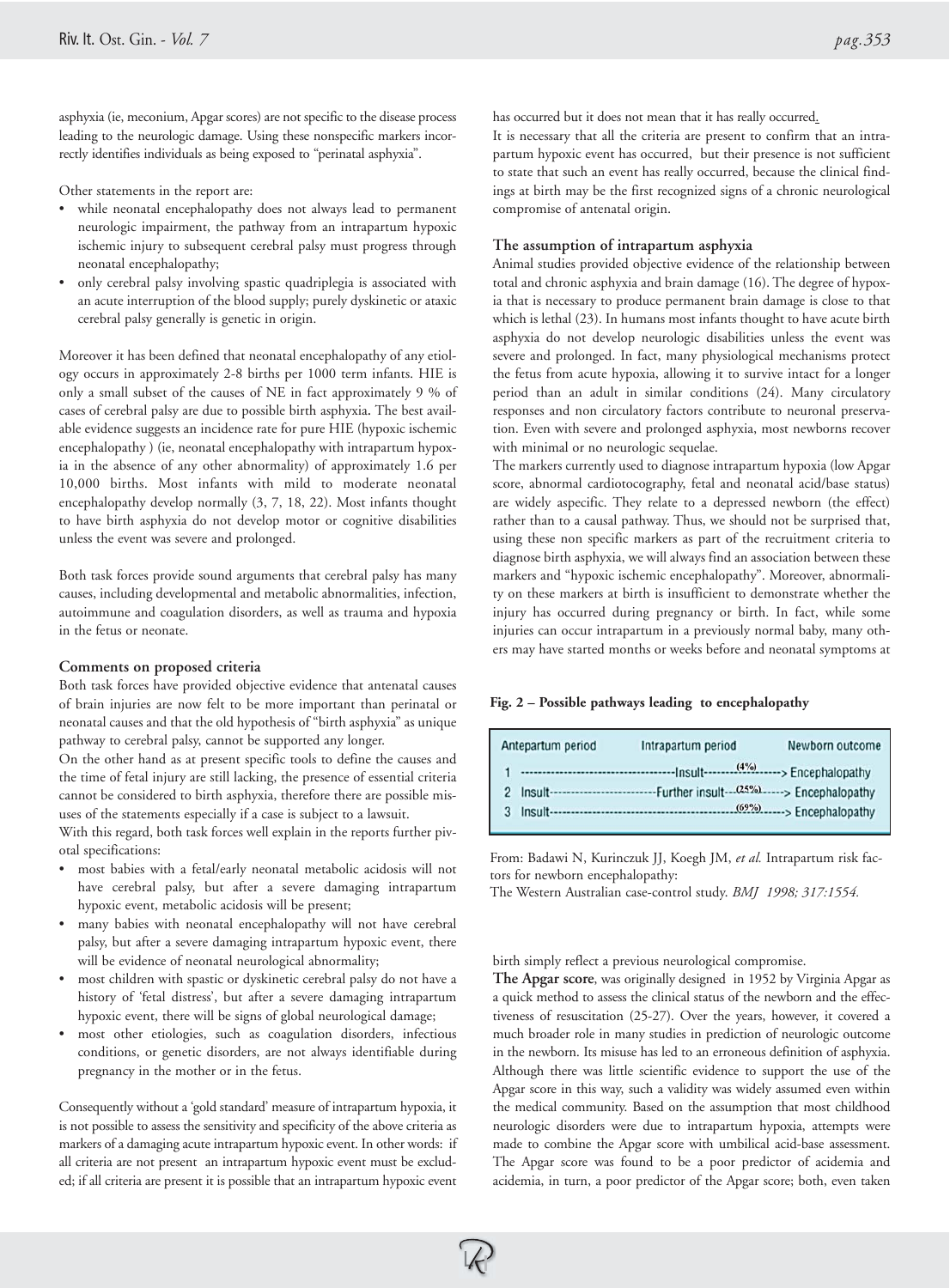together, were poor predictors of subsequent neurologic outcome. In 1996, to emphasize the appropriate use of the Apgar Score, The American College of Obstetricians and Gynecologists and The American Academy of Pediatrics jointly published a statement (27). The highlights of the statement include: the Apgar Score is useful in assessing the condition of the infant at birth; the Apgar score alone should not be used as evidence that neurologic damage was caused by hypoxia or from inappropriate intrapartum treatment. In summary, a low Apgar score at birth does not by itself indicate that intrapartum asphyxia has occurred. On the other hand a rapid improvement in scores by 5 to 10 minutes indicates a low risk to subsequent neurological disability.

## **The electronic fetal monitoring**

Electronic fetal monitoring (EFM) was introduced in the 1960s with the idea that changes in fetal heart rate pattern would identify hypoxia in time to prevent perinatal brain damage, thereby reducing the incidence of neurological morbidity including cerebral palsy. Several decades later it has been evident that this hope has not been realized. In fact, in spite of widespread use of intrapartum fetal monitoring, the rate of cesarean section performed for diagnosis of "fetal distress" derived from EFM has increased while cerebral palsy prevalence has remained stable at about 2 to 3 per 1000, identical to, or higher than, that seen in countries where the availability of emergency cesarean delivery and EFM is lacking (7). A number of systematic reviews of randomized controlled trials do not support the routine use of intrapartum EFM. Compared with intermittent auscultation, EFM does not reduce the rate of perinatal deaths or the number of newborns admitted to neonatal intensive care. Moreover, EFM was found to result in higher rates of cesarean section and operative deliveries (28, 29). In 1996 the U.S. Preventive Services Task Force states that "routine EFM for low-risk women in labor is not recommended"(30). For high-risk women, the task force states, "There is insufficient evidence to recommend for or against EFM..." The Canadian Task Force on the Periodic Health Examination made a similar recommendation (31). A technical bulletin from the American College of Obstetricians and Gynecologists states that either EFM or intermittent auscultation is acceptable and acknowledges

#### **Fig. 3 - Pathways of possible white matter damage.**



The placenta represents the boundary between the mother and fetus

The fetus' BBB represents the boundary between the systemic circulation and the brain From: Dammann O, Leviton A. The role of perinatal brain damage in developmental disabilities: an epidemiologic perspective. *Mental Retard Dev Disabil Res Rev* 1997; 3:13 *.*

the risk of increased interventions with continuous monitoring (29).

The positive predictive value of an abnormal EFM is very low (1.2 %) (32- 33) and the false positive rate extremely high (99.8 %) (34).Intervention on the basis of the fetal heart rate does not improve outcomes which are the same regardless of whether "fetal distress" is managed operatively or conservatively. In fact the vast majority of babies with an abnormal EFM will have a normal outcome. On the other hand, findings upon arrival at the hospital may reflect a potentially long-standing preexisting neurological insult refractory to obstetrical intervention. This lack of specificity of the EFM has made it a very contentious tool both in clinical and legal practice. Even in controlled research setting with expert clinicians, the interpretation of an EFM tracing have shown very poor interobserver reliability (35, 36). In one study, (37) reviewers were given two identical tracings and antenatal histories but were told that the outcome was good in one case and poor in the other. When the outcome was told as poor, the reviewers were more likely to find abnormalities in the tracing and to disagree with the management. Moreover, the same observer (38) given 100 abnormal tracings, would be unlikely to be able to pick out the one that was associated with a bad outcome as there are no classical features of such a tracing. These studies demonstrate the danger of retrospective reviews of fetal heart rate tracings mainly in legal practice.

On this subject Clark and Hankins (7) note: "If our best evidences no longer recommend EFM, why is it still so widely used? A test leading to an unnecessary major abdominal operation in more than 99.5 % of cases, should be regarded by the medical community as absurd at best. Given such considerations, one must conclude that operative intervention based on electronic fetal heart rate monitoring has probably done more harm than good and has probably costed more in terms of maternal morbidity and mortality over the past 30 years than it has benefitted babies".

It does not seem simple to change a technology used for such a long time in clinical practice. There are educational, technical, financial and chiefly legal barriers. Probably the fear of lawsuits is now the main factor that contributes to maintain a technology that has totally failed to live up to its promise. The task of the scientific community is now that of making clear

the actual validity of EFM and that of carrying out alternative more reliable tools.

#### *Fetal acidosis*

Fetal scalp, umbilical arterial cord or very early neonatal blood gases (less than 1 hour) are believed to be the best measure of the degree of an intrapartum hypoxic event. Respiratory acidosis at delivery does not lead to neurologic complications (39, 40). Furthermore, there is little correlation between severe acidosis with neurological status in the neonatal period (41, 42). Metabolic acidosis has been associated with an increasing risk of neurological and systemic complications (43-45), but the incidence of neurological complications is increased significantly only with an umbilical arterial pH below 7.00 and a base deficit of more than 16 mmol/l (46, 47).

The technique for measuring blood gases is critical (48). In the umbilical cord, only the arterial blood must be collected by skilful staff. However, if records of both arterial and venous umbilical cord gases exist, the difference in partial pressure of CO2 of more than 25 mmHg suggests an acute rather than chronic acidosis (49).

Several factors limit the usefulness of acidemia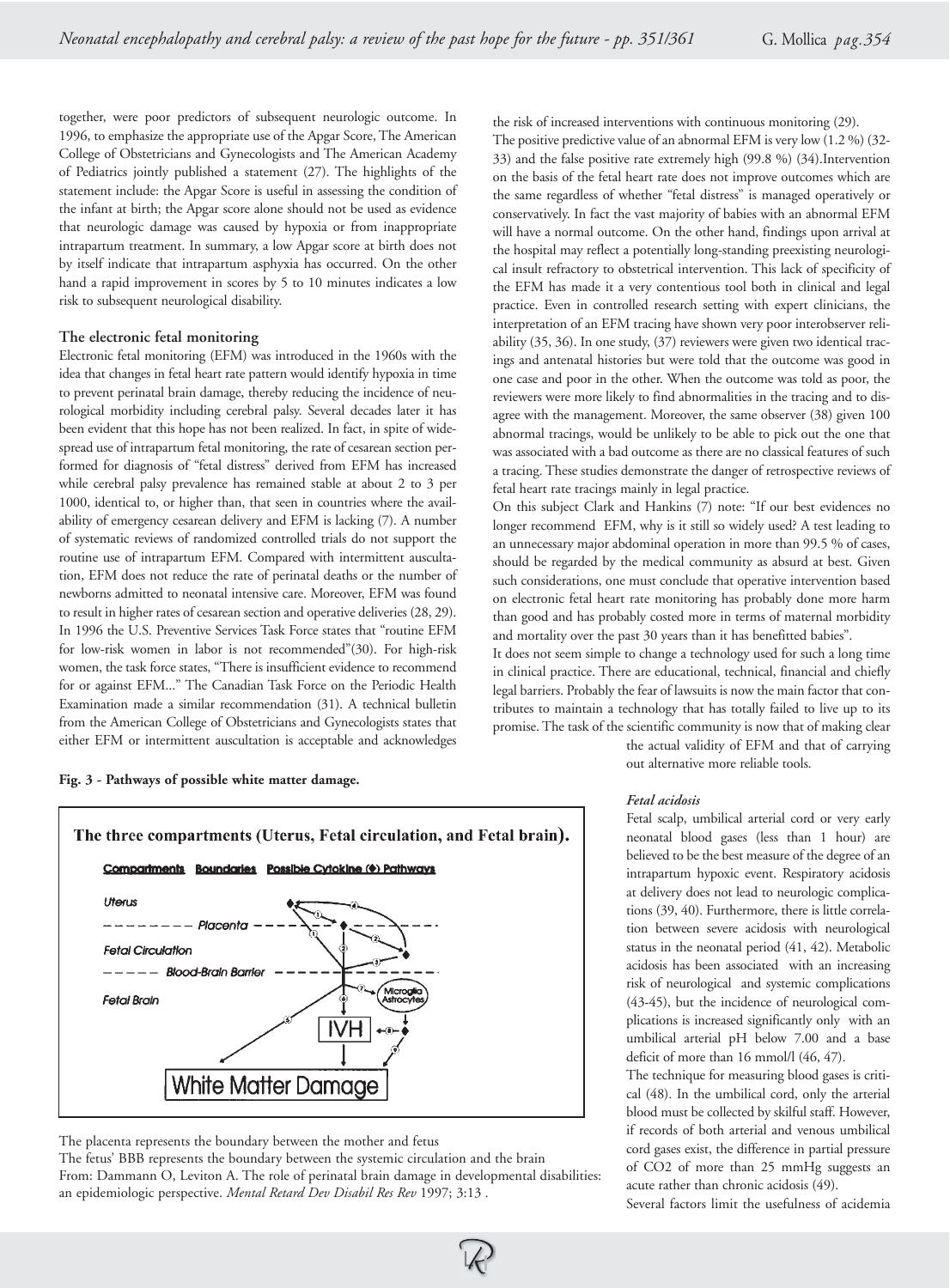in determining the timing of a neurologic insult. Not all newborns with metabolic acidosis will develop neurologic abnormalities. A metabolic acidemia at delivery only represents the degree of the insult, not the duration of acidemia nor the moment of the initial event. Assessment of the metabolic acidosis at birth is most useful for its negative predictive value (50). In other words: a normal cord arterial pH (>7.20) provide compelling evidence that significant intrapartum asphyxia has not occurred; the presence of metabolic acidosis at delivery does not cut out preexisting neurologic abnormalities of antepartum origin. Clinical cordocentesis studies have confirmed the presence of antepartum acidosis (51, 52). When metabolic acidemia has been detected, it remains to be proved whether an acute hypoxic event has occurred during labour in a previously healthy fetus or whether this is attributable to a chronic or intermittent hypoxia of longstanding duration. Furthermore neonatal acidemia may reflect a neonatal exposure to asphyxia attributable to postpartum causes (i.e. difficult resuscitation, respiratory distress, neurologic injuries due to other causes) rather than an intrapartum insult.

## **NEONATAL IMAGING**

Improving technology and increasing data regarding morphological changes and evolution of fetal and neonatal brain injuries have made neuroimaging techniques helpful tools in determining the time and the severity of the injury.

To this end, we have to consider both the time that is required before morphological changes become apparent and the pathological patterns that relate to the clinical evolution of the brain damage during that time.

- Infants who die immediately following an acute asphyxial event have structurally normal brains because changes have not had time to occur (16).
- It is required more than 18 hours before morphological changes become apparent. After an acute cerebral insult, oedema appears within 6-12 hours and clears by 4 days after the insult (18).
- Cystic lesions develop over 10 to 14 days (53,54).
- Early detection (within 6-12 hours) of cerebral oedema with or without intracerebral haemorrhage, or detection of cystic lesions within 10-14 days after birth suggest an antenatal injury.

Therefore, in trying to date fetal brain damage, information cannot be achieved from belated imaging studies (weeks or months after delivery). Brain imaging can be indicative of an approximate window, rather than determine the precise moment when the injury occurred.

**Ultrasonography** is widely used in neonatology. About 50 % of infants who have echolucent zones in the periventricular white matter or ventriculomegaly on neonatal cranial ultrasound scans subsequently develop cerebral palsy (55).

The main limitations of this technique include subjective interpretation of altered echogenicity, difficulty in distinguishing hemorrhagic injuries, subobtimal visualization of the subarachnoid space, posterior fossa and cerebral cortex. The ultrasound tends to underestimate cortical damage. This later is an important limitation because cortex injuries are the most frequent lesions in the term fetus. Lesions may take 2-3 days to develop. Additionally, in the newborn at term, even early performed, cranial ultrasound scans poor correlate with outcome (56,57).

**Computed tomography** (CT), can provide good anatomic detail and helps define the site and the extent of the lesion. It can visualize the ventricular size and periventricular abnormalities characteristic of PVL. Pathological CT scans correlate strongly with poor outcomes. Abnormalities include haemorrhages and hypodensities. Hypodensities may take 10-14 days to develop (50).

**Magnetic resonance** (MRI) relates to the tissue composition and metabolic activities. It can evaluate the process of myelination and the gliotic reaction in the brain and can help to determine the trimester in which fetal brain damage has occurred. MRI seems to be more sensitive than computed tomography for the detection of subtle brain injuries predictive of outcomes (58). Recent MRI reports have described various patterns of brain lesions in infants with encephalopathy and attempted to correlate the lesions with clinical data to suggest the etiology and timing of the brain lesions. In 2003 Cowan et al (59) reported findings from two centers in the UK and Netherlands in a total series of 351 infants selected on the basis of "clinical signs that were likely to be a result of difficulties that arose during birth". They concluded that "90 % of term infants with neonatal encephalopathy, seizures, or both, but without specific syndromes or major congenital defects, had evidence of perinatally acquired insults, and there was a very low rate of established brain injury acquired before birth." In fact, only 1 % had evidence of old lesions on imaging or autopsy.

These findings demonstrate the power of MRI in determining the site and the extent of the brain damage, in evaluating the evolution of the injury and leading the therapeutic approach but they cannot be regarded as referral patterns of hypoxic ischemic encephalopathy nor as evidence of intrapartum hypoxia/ischemia.

In fact the aim to test the relative contribution of intrapartum asphyxia versus antenatal causes of encephalopathy could not be reached by this study because of many design limits. Cowan and colleagues split their patients into two groups. The first group consisted of infants with signs of encephalopathy (abnormal tone pattern, feeding difficulties, altered alertness) with or without seizures and, with a view to strictly select the cases of hypoxic ischemic encephalopathy the authors added to the previous at least three of the following criteria: late decelerations on fetal monitoring or meconium staining; delayed onset of respiration; arterial cord blood pH less than 7.1; Apgar score less than 7 at 5 min; and multiorgan failure. The second group consisted of infants with seizures but none of the above signs.

It is well known that none of the above criteria are specific for hypoxic ischemic encephalopathy. At best they can be interpreted as suggestive of a depressed state at birth but cannot be considered as confirmatory of a causal intrapartum hypoxia/ischemia. Moreover those are arbitrary criteria that do not relate to those now admitted by scientific organisms (International Cerebral Palsy Task Force 1997); ACOG Task Force on Neonatal Ecephalopathy and Cerebral Palsy (2003). Finally, as explained above, if the criteria are not present an intrapartum hypoxic event must be excluded, if the criteria are present it is possible that an intrapartum hypoxic event has occurred but it does not mean that it has really occurred**.** On the other hand, it is not clear why infants with seizures have been kept distinct. If the aim was to separate infants with encephalopathy from infants without encephalopathy, we have to remember that seizures are signs of encephalopathy; if the aim was to separate infants with hypoxic ischemic encephalopathy from infants with encephalopathy from other origin, we have to remember that the presence of the selected criteria cannot be considered evidence of intrapartum hypoxia/ischemia as well as the presence of seizures does not exclude an intrapartum hypoxic event.

Using these nonspecific markers of hypoxia as part of the recruitment criteria, the study was predestined to find an association between these signs and hypoxic encephalopathy and over-estimate the intrapartum contribution. Therefore these findings cannot be regarded as referral patterns of hypoxic ischemic encephalopathy.

With respect to the timing of the injury, considering the morphological evolutions of the pathological patterns of the brain damage during the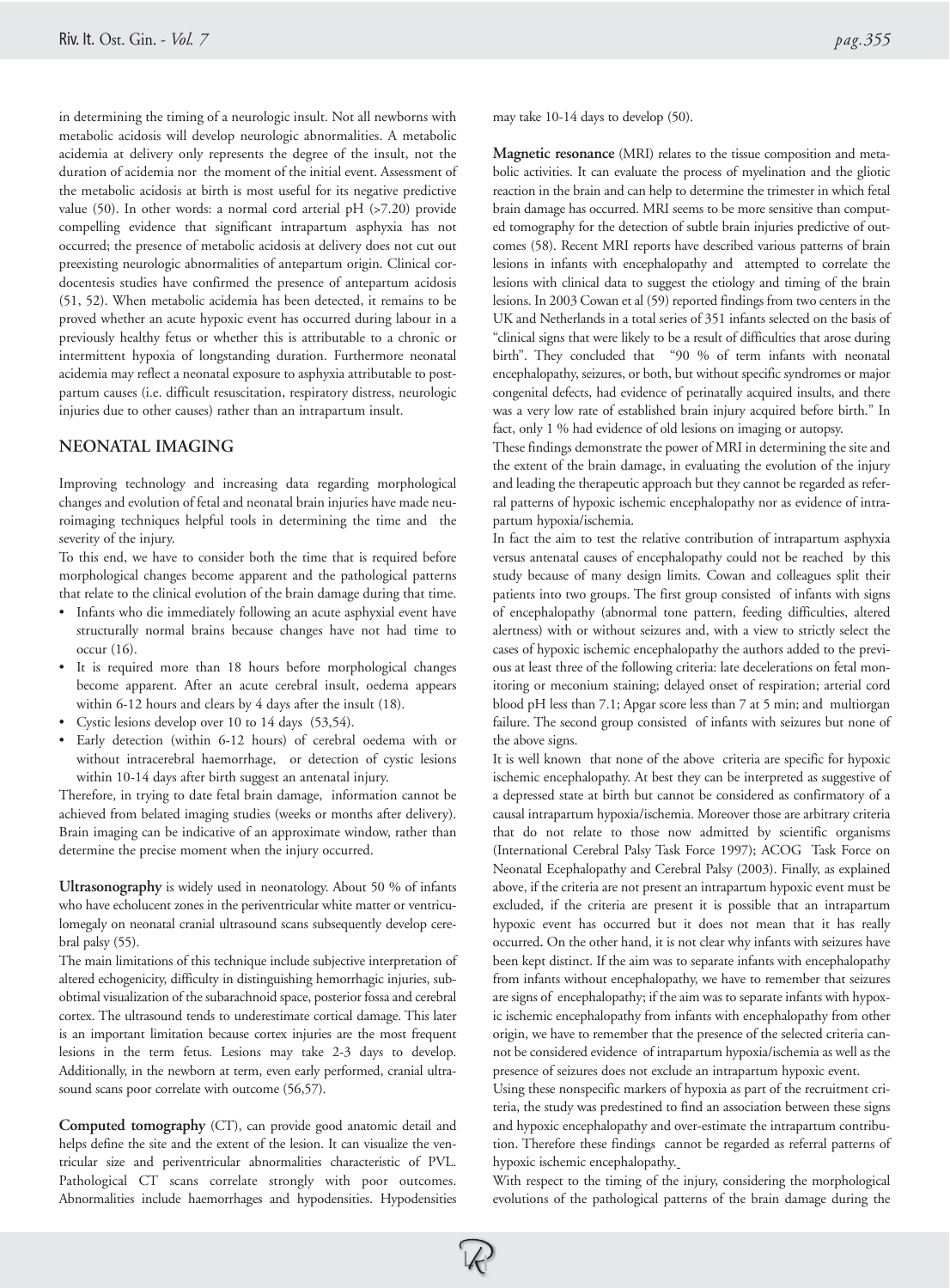time, brain imaging cannot determine the precise moment when the injury occurred, but it can be indicative of an approximate window (2-3 days to 2 weeks) which widely includes the length of the delivery  $(6 - 12)$ hours). Therefore, such a precise timing often can only be presumptive.

#### **Placental pathology**

Until recently, placental pathology has met a low interest among both pathologists and obstetricians. It has only been because of the rise in obstetrical litigation that placental examination regained emphasis in the attempt to link clinical correlations of children with cerebral palsy to the pathology of their placentas (60). After birth, the placenta is an easily accessible and very significant representative part of the original placental-fetal unit. Placental pathology may represent the cause, the effect or an associated finding of the pathological process occurred in mother or in the fetus. Accurately defining the pattern of specific placental lesions, we can often assess the causes (maternal, fetal or both), the timing and the pathological pathway of the fetal or neonatal brain injury.

Placental evaluation indicates a remarkable increase in severe fetal chorioamnionitis in placentas of infants who developed neurologic impairment (61). Histologic chorioamnionitis and other placental infections demonstrated by placental examination, are strong predictors of fetal brain damage. Histologic chorioamnionitis must be considered a definite intrauterine fetal infection which frequently occurs without maternal or fetal symptoms.

Placental markers of thrombotic disorders were associated with, intrauterine growth retardation, neurologic injury and possibly underlying inherited thrombophilia (61). In 1995 Redline and Pappin (62) proposed the term "fetal thrombotic vasculopathy" (FTV), a pattern of thrombi in the fetal circulation of the placenta which has been associated with serious brain injuries. Correlations have been found between FTV and intrapartum death, stillbirth, fetal cerebral thrombi or infarcts.

stration of chorioamnionitis or funisitis in the placenta, and poorly with symptomatic infections. Fever, maternal leukocytosis, uterine tenderness, purulent vaginal discharge are more usually the result of deciduitis that often is not associated with chorioamnionitis. Severe chorioamnionitis with fetal injury frequently occurs wthout maternal symptoms. The mechanism by which intrauterine infections may be linked with neonatal neurologic morbidity may be direct (related to cytotoxic effect of bacterial toxins (65) or indirect (related to the immune response).

Cytokines are a normal component of the immune response as well as cellular mediators of the fetal inflammatory response. The proinflammatory cytokines IL-1, IL-6 and TNF-alpha might be the link between prenatal intrauterine infection and neonatal brain damage. The mother, fetus, placental villi, chorion, and umbilical vessels all produce cytokines as part of the inflammatory response to infection (66). The fetal response to infection and inflammation is analogous to the adult systemic inflammatory response, which occurs during sepsis (67). Intrauterine exposure to infection causes fetal production of cytokines which leads to reduced fetal perfusion by causing fetal hypotension, vasoconstriction of the umbilical cord vessels, or by inducing disseminated intravascular coagulation with cerebral arteriolar obstruction and multiorgan system dysfunction. The subsequent decreased perfusion in vulnerable regions of the fetal brain can result in necrotic foci from impaired perfusion (ischemic lesions). On the other hand cytokines produced as part of the inflammatory response to infection, may have a direct toxic effect on oligodendrocytes and myelin leading to white matter damage (non ischemic lesions) (16).

The presence of cytokines in the three relevant maternal/fetal compartments (uterus, fetal circulation, and fetal brain) and the ability of the cytokines to cross boundaries between these compartments (placenta and blood-brain barrier), may explain the increased risk of white matter damage subsequent maternal IUI both in term and in preterm newborns (66).

Placental FTV is evidence that thrombi have occurred in the fetal circulation before delivery. A very significant proportion of stillborns or neonates with FTV who die in the perinatal period have somatic thrombi in the brain, kidneys, lung. Placental FTV, as well as other fetal or maternal conditions have been linked to fetal or perinatal stroke (63).

Specific placental features are also present in most maternal and fetal diseases.

## **RISK FATORS AND PATHOGENESIS**

**Intrauterine infections** (IUI) (maternal or placental), other than TORCH infections, lead to an increased risk for cerebral palsy both in term and in preterm infants (64). Periventricular leukomalacia is the most severe and frequent cause of cerebral palsy in preterm delivered children. Until recently these lesions have been considered of hypoxic-ischemic origin, resulting from impaired perfusion at the vascular border zones between major cerebral arteries where perfusion pressure is least.

Therefore, these periventricular zones are the most susceptible to a decrease in cerebral blood flow. Chorioamnionitis has a remarkable risk for the development of cerebral palsy (6). Both in term and preterm newborns, adverse outcomes correlate well with histopathologic demon-

**Fig. 4 - Trends in Cerebral palsy and cesarean section.**



From: Clark SL, Hankins GDV. Temporal and demographic trends in cerebral palsy – fact and fiction. *Am J Obstet Gynecol 2003; 188:628*.

Histopathological demonstration of chorioamnionitis in the placenta and increased cord blood of IL-6 levels are strong predictors of fetal morbidity. The presence of funisitis is evidence of a systemic fetal inflammatory response. Genetic factors may be relevant to maternal and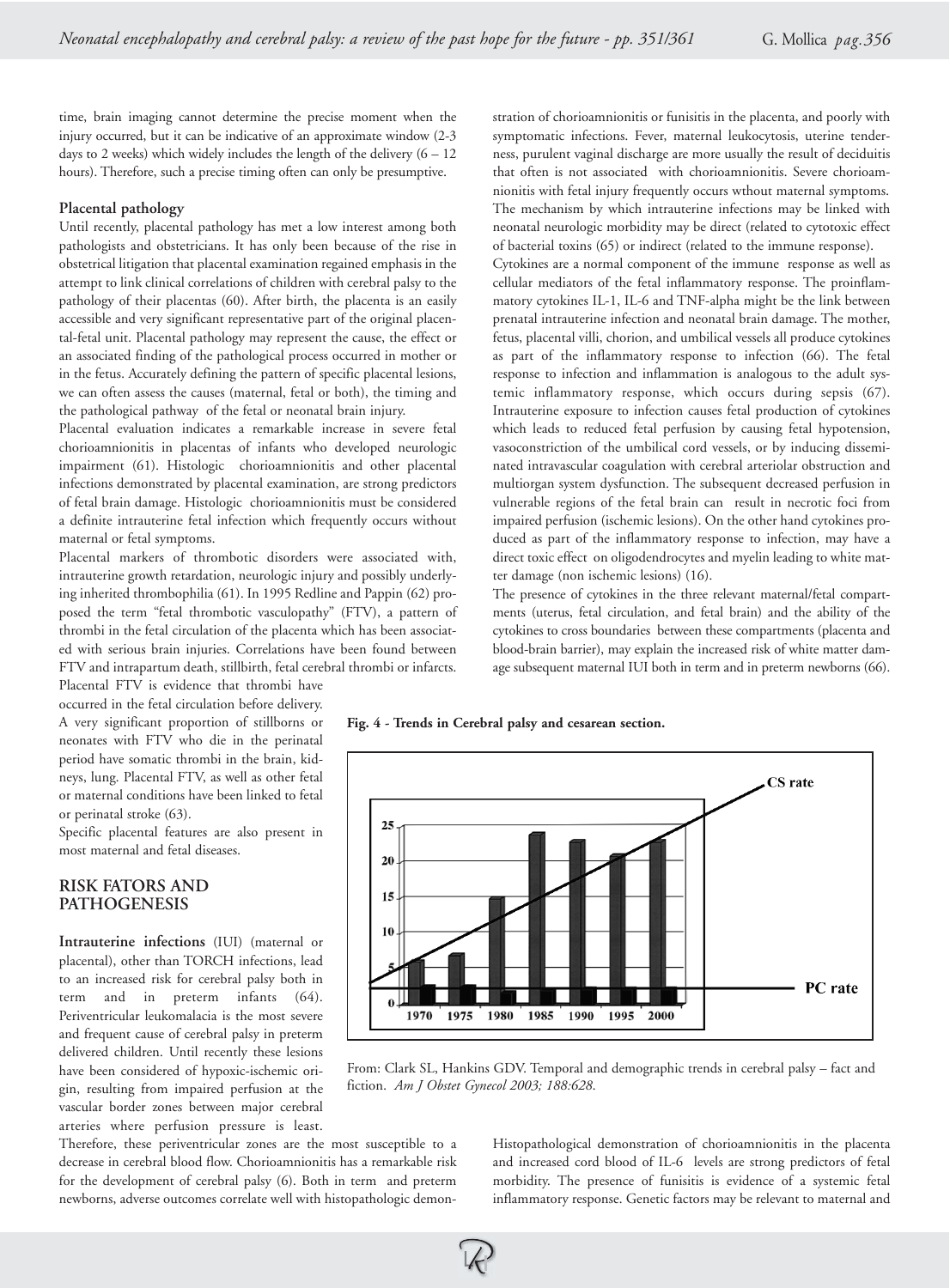fetal responses to infection (67, 68). Known genes coding for inflammatory cytokines influence the level of production of the cytokines and the magnitude of the inflammatory response. Human studies support a strong genetic component associated with mortality from infectious causes (69). The end result of infection and inflammation is revealed by damage from reactive oxygen species. In patients with intrauterine infection, elevated levels of lipoxygenase and cyclooxygenase pathway products can be demonstrated in maternal serum, fetal serum, and amniotic fluid. There are also increased concentrations of cytokines (IL-6 and TNF-alpha) in the serum and amniotic fluid of such women, which may predate the development of clinical chorio-amnionitis by weeks or even months (70). These pro-inflammatory cytokines could decrease the production of neurotrophic and neuroprotective factors such as NGF and BDNF and increase the production of NO, VEGF and PGE. These factors increase apoptosis and also may lead to angiogenesis defects neurological diseases and/or cognitive defects (71,72). In addition other mechanism such as increased maternal temperature, placental endothelial damage and increased coagulation tendency, fetal hypoxia or acidosis, and fetal hypotension may also aggravate fetal brain damage. Intrauterine infection may be established very early in pregnancy and may remain clinically unrecognized.

Animal models support the hypothesis that viral infections also could result in brain damage Maternal infection with pestiviruses led to dysmyelination in lambs and cystic changes in the developing periventricular white matter of lamb fetuses (73).

Noninfectious causes of inflammation may also play roles in fetal brain damage.

#### **Maternal coagulation disorders**

In addition to infection and inflammation, maternal coagulation disorders, such as factor V Leiden mutation and deficiencies of antithrombin III and protein C and S, may predispose the fetus to cerebral palsy. Maternal thrombophilia including maternal deep vein thromboses promote intraplacental clotting. Pregnancy itself is a risk factor (74). Leviton and Damman (75) suggested that increased circulating levels of activated coagulation factors enhance the influence of inflammation factors, which in turn can promote coagulation. Activated coagulation factors in newborns with systemic inflammatory response may contribute to the occurrence of cerebral white matter damage by exacerbating inflammatory phenomena. The inflammatory and coagulation pathways are mutually interactive. Thrombotic lesions in the placenta have been found in cases of autoimmune and coagulation disorders (74, 75). Children with CP revealed high blood concentrations of inflammatory cytochines, chemokines and autoimmune or coagulation factors. The high sensitivity and specificity of these assays suggest that they could contribute to understanding etiology, pathogenesis and prognosis of most fetal and neonatal neurological insults. Moreover they could be used for clinical purposes in certain early management decisions. Unfortunately at present there are no possibility to use such assays in clinical practice nor blood archived specimens are available. The hope is that such analyses could expand in day-to-day medical practice (74).

**Fetal stroke** may be consequent to ischemic, thrombotic or hemorrhagic events occurring between 14 weeks of gestation and delivery (63). The diagnosis of fetal intraventricular hemorrhage and stroke became possible with the use of fetal cranial ultrasound imaging and MRI which better define the site and the extent of injury. It may represent an important cause of postnatal seizures, mental retardation and cerebral palsy. Alloimmune thrombocytopenia, anticoagulant therapy with warfarin or heparin, von Willebrand disease are the most common

maternal condition associated with fetal stroke (77). Fetal coagulation disorders may predispose to prenatal or perinatal stroke. Congenital infections and fetal disorders such as pyruvate carboxylase deficiency have been associated with vasculopathy and resultant stroke (78).

## **Multiple Pregnancy**

The incidence of CP is higher among multiple gestations than singleton births (79). This increased risk is associated with higher rate of premature deliveries and with twin-to-twin transfusion syndrome. To date there is no evidence that any intervention may reduce the risk of CP in this condition.

## **Birth asphyxia**

Experimental studies have demonstrated close relationship between fetal and newborn asphyxia, and brain damage. Asphyxia is a condition of impaired blood gas exchange leading, if persistent, to progressive hypoxemia and hypercapnia. Transient hypoxemia and hypercapnia may not assume pathological significance. The degree and the duration of asphyxia/hypoxemia is important in the occurrence of brain damage. The degree of hypoxia that is necessary to produce permanent brain damage in the fetus is close to that which is lethal (23). On the other hand recurrent asphyxia (repeated episodes of asphyxial exposures) may be very dangerous because of their cumulative effect. The fetus may experience asphyxia without morbidity. Brain damage is the result of complex relationship between degree, duration, nature, recurrence of hypoxic event, and fetal cardiovascular compensatory response. Fetal cardiovascular compensation (increase of systemic blood pressure and cerebral blood flow) is the most important mechanism accounting for the protection of the fetal brain. However, the effectiveness of this mechanism will vary significantly from case to case independently of the magnitude and duration of the insult. Potential modulators of this threshold include inherited predispositions to neuronal injury, maternal thyroid diseases, placental pathology, fetal exposure to endotoxin and others (16). Intrauterine infections increases sensitivity to hypoxia-ischemia both by a direct effect of cytokines in the brain and by preventing the mechanism of cardiovascular compensation, in causing systemic hypotension and cerebral hypoperfusion. Significant fetal asphyxia leads to metabolic acidosis. The threshold of a metabolic acidosis in the umbilical arterial blood at delivery beyond which brain damage may occur has been pointed out as a base deficit of more than 16 mmol/l (80- 82 ). Nonetheless, metabolic acidosis beyond the threshold may occur at delivery with normal outcome (16,18).

Since the nature of the asphyxia cannot be determined it is very difficult to know how often the fetal asphyxia identified at delivery occurred during labor. All markers of fetal acute asphyxia are aspecific. What is manifest at birth may represent the last in a series of asphyxial exposures occurred before the onset of labor. At present to accurate timing and judge on possible sequelae, clear clinical signs are required. MacLennan (18) defined them "Sentinel hypoxic events". Such events, which seldom result in cerebral palsy, are cord prolapse and true knots, placental abruption, uterine rupture, amniotic fluid embolism, fetal exsanguination from vasa previa or fetalmaternal hemorrage. MacLennan concludes that it is only when such events are apparent or detectable that it helps to define the probable timing of the event and to determine whether its sequelae might have been preventable.

The question is not whether birth asphyxia can happen (of course it can) or whether it can cause brain damage (of course it can). The issues are: what proportion of neurological impairment in children is due to perinatal hypoxia-ischemia and how much to different causes; what are the non-asphyxial factors which can cause or contribute to unfavourable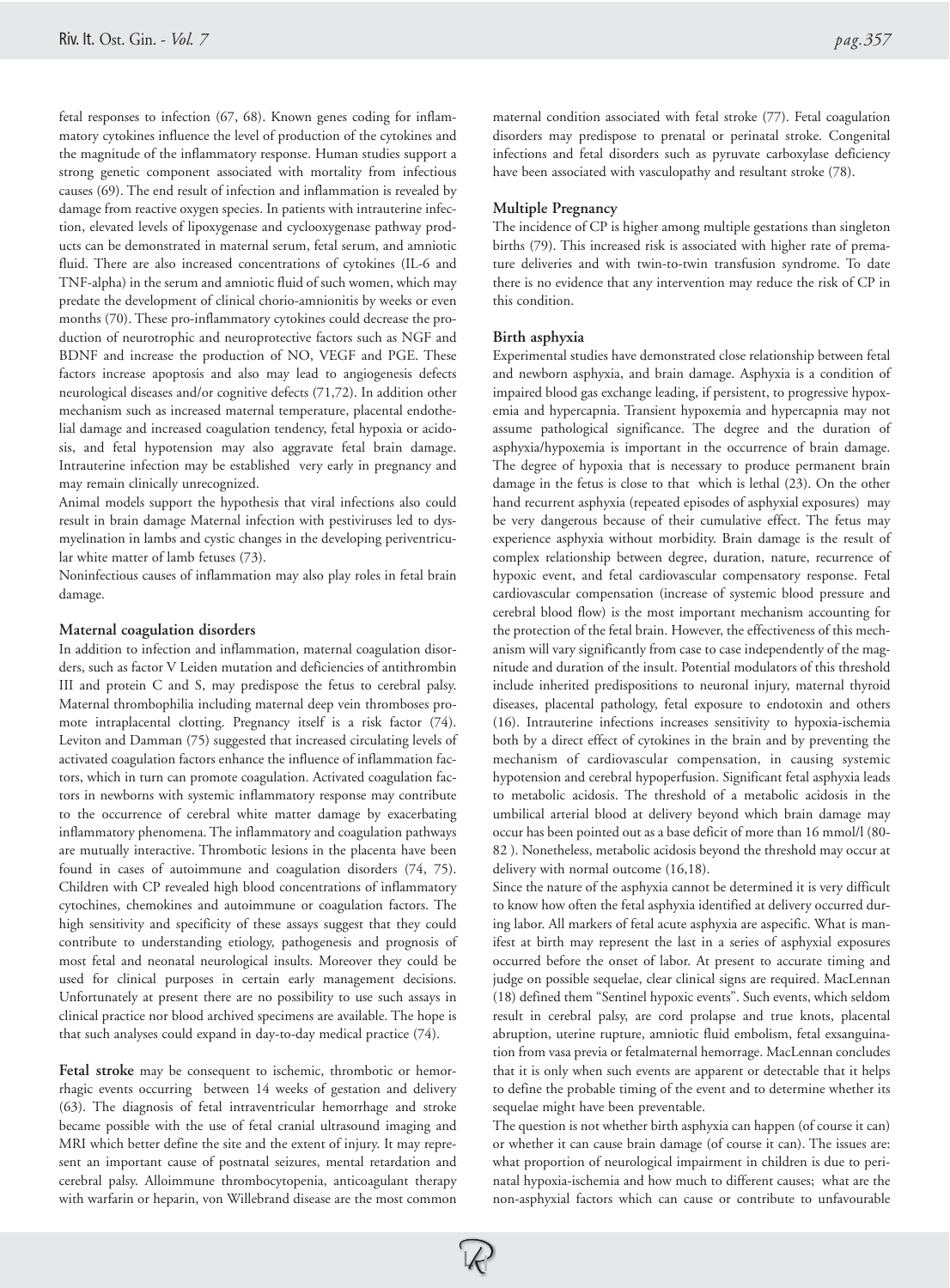outcomes. Current research suggests that contrary to previous beliefs, in most cases the events leading to neurological damage occur in the fetus before the onset of labor or after delivery. The perinatal asphyxia accounts for 6% to 8% of cases of cerebral palsy (83, 84). Research has opened new conceptual horizons into infection, inflammation, autoimmune diseases and clotting abnormalities. There is also a growing interest in "neural rescue therapies" which can be applied to ameliorate neurological injury. These therapies have generally been developed in models of hypoxic ischemic injuries but if hypoxia and ischemia are not the cause or are only components of the pathological mechanism, the experimental model does not work in clinical practice. It is no longer acceptable to label every neonatal encephalopathy as hypoxic-ischemic, it is time to define the pathophysiologies more precisely, to abandon deeprooted prejudices and to reassess research towards alternative and more frequent causal pathways (85).

#### **Other factors**

Studies on maternal nutritional factors appear to be an additional promising approach. Clinical studies have shown that the duration of gestation and birth weight are significantly increased when omega-3 rich food or DHA supplements are taken during last trimester of pregnancy. Olsen et al (86) showed that the risk of preterm delivery was 4 times less in mothers who received such food supplements during pregnancy. DHA is credited to have anti-inflammatory and antithrombotic effect by reducing levels of thromboxane (TXA-2) and increasing prostacyclin (PGI-2) levels. In addition DHA may regulate immunoreactions and cytokines expression (87, 88).

## **CONCLUSIONS**

Abnormal findings in the intrapartum and neonatal periods may be the consequence of preexisting antepartum events. Unfortunately intrapartum fetal surveillance and speedy delivery have failed to lower cerebral palsy prevalence in developed countries. Both antepartum and intrapartum tools now used to detect and timing neurological fetal injury are still particularly unhelpful.

Research about causes and pathological mechanism involved in CP is essential in developing strategies for prevention and treatment. Elucidating the multiple pathways leading to fetal brain injury will be the way forward in preventing this important clinical enigma.

More information about causes and pathogenesis of fetal brain injury is likely to come from further investigations of maternal infections, thrombotic disorders, genetic factors relevant to maternal and fetal response to infection and nutritional factors.

Future investigations of modulation of the pathological effect of proin-

flammatory cytokines by increased production of other cytokines with anti-inflammatory properties (such as IL-10 and TGF) may lead to a reduction of perinatal brain damage. Further etiologic studies employing the cytokine network are needed to develop strategies intended to prevent and treat intrauterine infections, to reduce the risk of very preterm delivery, to identify children most likely to benefit from new 'neural rescue therapies' re-focusing attention on alternative pathways to white matter damage.

Evidence is emerging that evaluation of a variety of coagulation or inflammation factors in fetal, maternal or neonatal blood may help clinicians to understand most causative factors for prenatal or perinatal brain injuries and consequently to develop further diagnostic and therapeutic strategies. Clinical investigations are urgently needed to make possible such analyses in clinical practice.

Systematic placental examination has the potential to shed light on poorly understood antenatal processes that may increase the risk of neurologic impairment and cerebral palsy. The placenta is a very complex organ and should deserve more attention both by clinicians and pathologists. Unfortunately it remains undervalued and underutilized even if it could be a powerful tool in the clinical, scientific and medicolegal field. Development and use of precise definitions of fetal or neonatal brain injuries must be a priority for clinical researchers. It is no longer acceptable to label every neonatal encephalopathy as hypoxic-ischemic or "birth asphyxia". To improve our understanding of the etiology of neonatal encephalopathy and the role that events and care during pregnancy and delivery have in its genesis, it will be mandatory the availability of a universally agreed definition of neonatal encephalopathy which does not presume etiology. The lack of a commonly agreed and accepted definition greatly inhibits our ability to both measure and monitor the incidence of such syndromes, and to investigate its causes and thus prevent, when it is possible, its occurrence.

As specific tools to define the causes and the time of fetal injury are lacking, at present obstetricians and neonatologists should be aware of the limitations rather than the power of the means now available.

Moreover, it should be avoided any inappropriate use of current criteria indicative of intrapartum events as they cannot be considered specific for birth asphyxia: their lack excludes an intrapartum hypoxic event, their presence is not enough to state that such an event has really occurred. Misuses are possible, especially in medicolegal preceedings.

Intrapartum emergencies can certainly contribute to fetal neurological injury thus they need an appropriate response. Moreover, since most injuries occur before birth, even with the best care not all damaging intrapartum events are avoidable.

Can we now prevent cerebral palsy? The answer of KB Nelson is: "there is little evidence at present that we can." (8)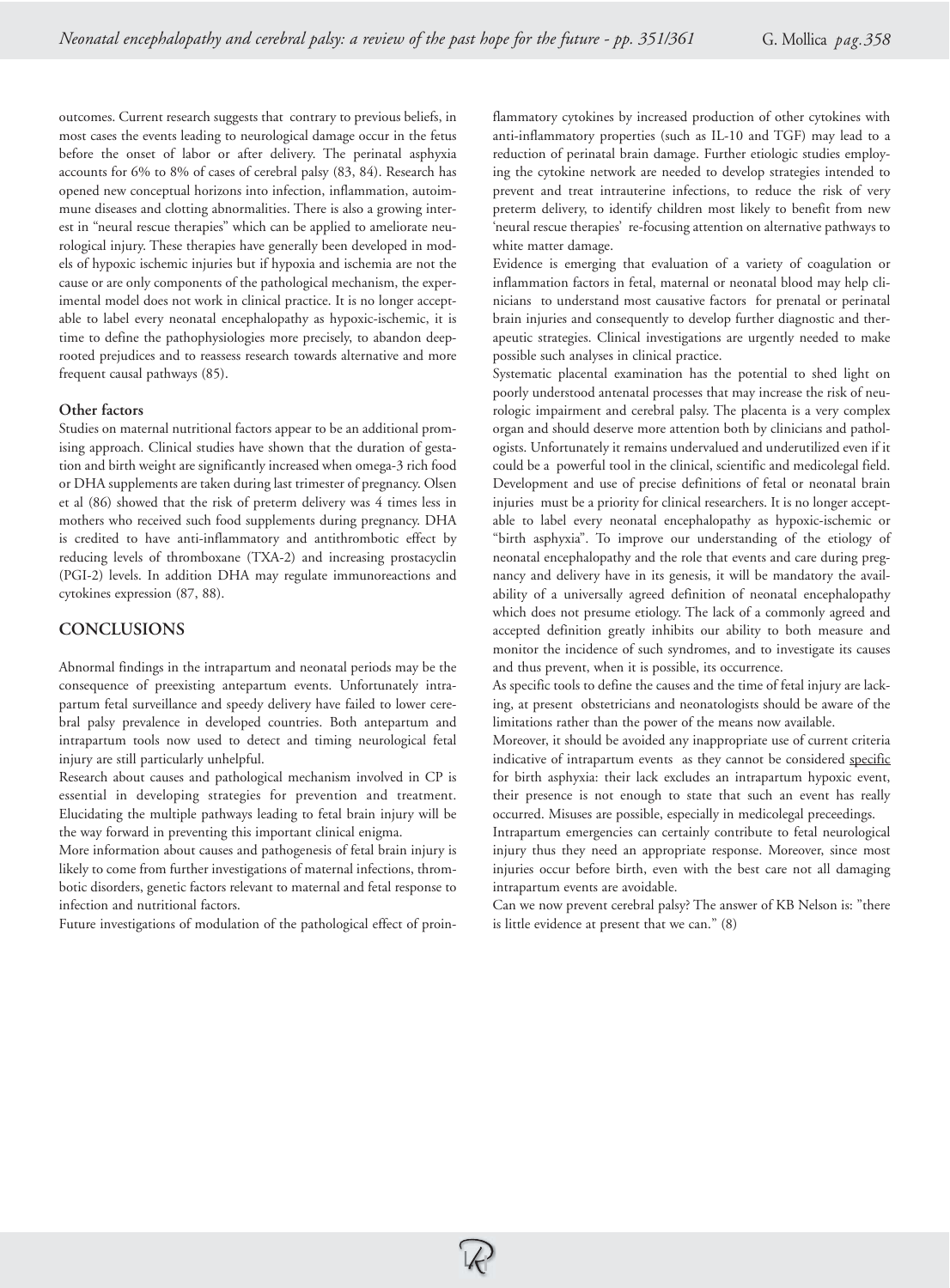## **REFERENCES**

- *1. Kuban KC, Leviton A. Cerebral palsy N Engl J Med 1994; 330:188*
- *2. Koman LA, Paterson Smith B, Shilt JS. Cerebral Palsy Lancet 2004; 363:1619*
- *3. Van Eerden P, Bernstein P. Summary of the Publications "Neonatal encephalopathy and Cerebral Palsy: Defining the pathogenesis and pathophysiology," by the ACOG Task Force on Neonatal Encephalopathy and Cerebral Palsy. Medscape Ob/Gyn & Women's Health 8(2),2003*
- *4. Nelson KB. Willoughby RE. Infection, inflammation and risk of cerebral palsy. Curr Opin Neur 2000; 13:133*
- *5. Stanley E, Blair E, Alberman E. How common are the cerebral palsies? In: Cerebral palsies: epidemiology and causal pathways. London: MacKeith Press, 2000; 22-39*
- *6. Hankins GDV, Speer M. Defining the pathogenesis and pathophysiology of neonatal encephalopathy and cerebral palsy. Obstet Gynecol 2003; 102:628*
- *7. Clark SL, Hankins GDV. Temporal and demographic trends in cerebral palsy fact and fiction. Am J Obstet Gynecol 2003; 188:628*
- *8. Nelson KB. Can we prevent cerebral palsy? N Engl J Med 2003; 349:1765*
- *9. Nelson KB, Leviton A. How much of neonatal encephalopathy is due to birth asphyxia? Am J Dis Child 1991; 145:1325*
- *10. Badawi N, Kurinczuk JJ, Koegh JM, et al. Antepartum risk factors for newborn encephalopathy: The Western Australian case-control study. BMJ 1998; 317:1549*
- *11. Badawi N, Kurinczuk JJ, Koegh JM, et al. Intrapartum risk factors for newborn encephalopathy: The Western Australian case-control study. BMJ 1998; 317:1554*
- *12. Little WJ. On the influence of abnormal parturition, difficult labours, premature births, and asphyxia neonatorum, on the mental and physical condition of the child, especially in relation to deformities. Trans Obstet Soc Lond 1862; 3:293-344*
- *13. Osler W. The Cerebral Palsies of Children. Philadelphia, PA: Blakiston, Son & Co., 1889*
- *14. Schifrin B, Longo L. William John Little and cerebral palsy. A reappraisal. European J Obstet Gynecol 2000; 90:13 -44*
- *15. Myers R. Two patterns of perinatal brain damage and their conditions of occurrence. Am J Obstet Gynecol 1972; 112:246-76*
- *16. Low JA. Determining the contribution of asphyxia to brain damage in the neonate. J.Obstet.Gynaecol.Res. 2004; 30:276*
- *17. Nelson, KB. and Grether JK. Potentially asphyxiating conditions and spastic cerebral palsy in infants of normal birth weight. Am J Obstet Gynecol 1998; 179:507-13*
- *18. MacLennan A. A template for defining a causal relation between acute intrapartum events and cerebral palsy: international consensus statement. BMJ 1999; 319:1054*
- *19. Edwards AD, Azzopardi DV. Perinatal hypoxia-ischemia and brain injury. Pediatr Res 2000; 47:431*
- *20. Low JA. Intrapartum fetal asphyxia: definition,diagnosis and classification of newborn encephalopathy. Am J Obstet Gynecol 1997; 176:957*
- *21. Bax M, Nelson KB. Birth asphyxia: a statement. Dev Med Child Neurol 1993; 35:1022*
- *22. American College of Obstetricians and Gynecologists and American Academy of Pediatrics. Neonatal encephalopathy and cerebral palsy: Defining the pathogenesis and pathophysiology. ACOG Task Force on Neonatal Encephalopathy and Cerebral Palsy. Washington, D.C.; ACOG, 2003*
- *23. Lau CT, Lao TH. Cerebral palsy and the birth proess. HKMJ 1999; 5:251*
- *24. Meschia G. Placental respiratory gas exchange and fetal oxygenation. In Creasy RK, Resnik R eds. Maternal fetal medicine: principles and practice. Philadelphia: Saunders, 1994:288-97*
- *25. Paneth N, Fox H. The relationship of Apgar score to neurologic handicap: A survey of clinicians. Obstet Gynecol 1983; 61:547*
- *26. Nelson KB, Jonas HE. Apgar score as predictor of chronic neurologic disability. Pediatrics 1981; 68:68*
- *27. American Academy of Pediatrics. Use and Abuse of the Apgar Score. Pediatrics 1996; 98:141*
- *28. Thacker SB, Stroup DF. Continuous electronic fetal heart rate monitoring versus intermittent auscultation for assessment during labor. Cochrane Library, Issue No 1. Oxford: Update Software, 1999*
- *29. ACOG Technical Bulletin. Fetal heart rate patterns: monitoring, interpretation and management. No 207. July 1995. Washington DC: American college of Obstetricians and Gynecologists, 1995*
- *30. U.S. Preventive Services Task Force. Guide to clinical preventive services, 2d ed. Baltimore: Williams & Wilkins, 1996:433*
- *31. Canadian Task Force on the Periodic Health Examination. The Canadian guide to cinical preventive health care. Ottawa: Health Canada, 1994:158*
- *32. Cover story. Antepartum and intrapartum risk factors for newborn encephalopathy. Contemporary OB/GYN Feb.1, 2001*
- *33. Spencer JA, Badawi N, Burton P, et al. The intrapartum CTG prior to neonatal encephalopathy at term: a case control study. Br J Obstet Gynecol. 1997; 104:25*
- *34. Nelson KB, Dambrosia JM, Tricia Y, et al. Uncertain value of electronic fetal monitoring in predicting cerebral palsy. N Engl J Med 1996; 334:613*
- *35. Todros T, Preve CU, et al. Fetal heart rete tracings: observers versus computer assessment Eu J Obstet Gynecol Rprod Biol 1996; 68:83*
- *36. Bernardes J, Costa-Pereira A, et al. Evaluation of interobserver agreement of cardiotocograms. Int J Gynaecol Obstet 1997; 57:33*
- *37. Zain HA, Wright JW, Parrish GE, et al. Interpreting the fetal heart rate tracing:effect of knowledge of neonatal outcome. J Repro Med 1998; 43:367*
- *38. Spencer JA, Badawi N, Burton P, et al. The intrapartum CTG prior to neonatal encephalopathy at term: a case-control study.*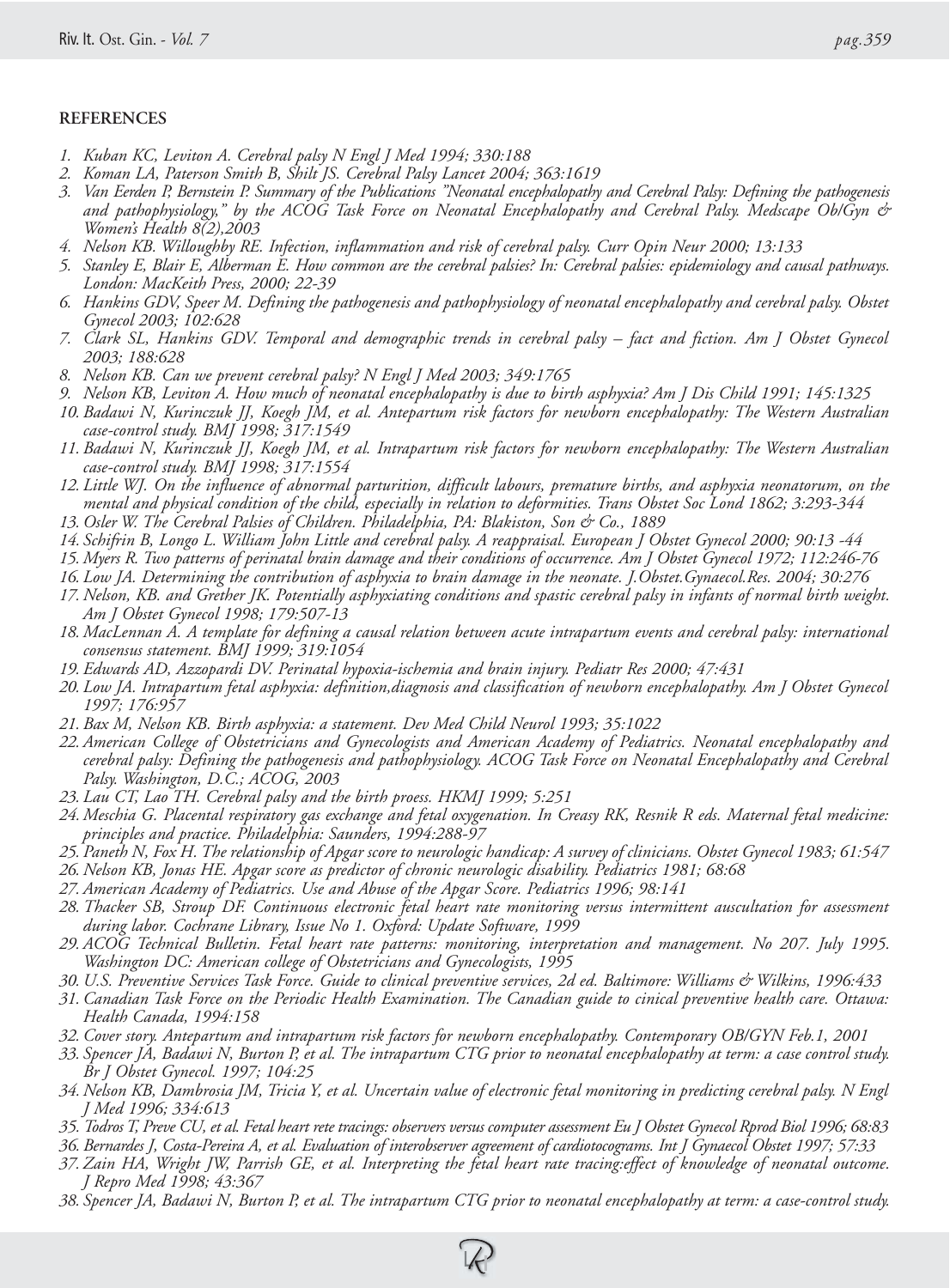*Br J Obstet Gynecol. 1997; 104:25-8*

- *39. Ruth VJ, Raivio KO. Perinatal brain damage: predictive value of metabolic acidosis and the Apgar score. BMJ 1988; 297:24*
- *40. Low JA, Lindsay BG, Derrick EJ. Threshold of metabolic acidosis associated with newborn complications. Am J Obstet Gynecol 1997; 177:1391*
- *41. Dijxhoorn MJ, Visser GH, Fidler VJ, et al. Apgar score, meconium and acidemia at birth in relation to neonatal neurological morbidity in term infants. Br J Obstet Gynaecol 1986; 93:217*
- *42. Sykes GS, Johnson P, Ashworth F, et al. Do Apgar scores indicate asphyxia? Lancet 1982; 1:494*
- *43. Low JA, Froese AF, Galbraith RS, et al. The association of fetal and newborn metabolic acidosis with severe periventricular leukomalacia in the preterm newborn. Am J Obstet Gynecol. 1990; 162:977*
- *44. Low JA, Panagiotopoulos C, Derrick EJ. Newborn complications after intrapartum asphyxia with metabolic acidosis in the term fetus. Am J Obstet Gynecol. 1994; 170:1081*
- *45. Low JA, Galbraith RS, Muir DW, et al. Mortality and morbidity after intrapartum asphyxia in the preterm fetus. Obstet Gynecol. 1992; 80:57*
- *46. Goldaber GK, Gilstrap III LC, Levono KJ, et al. Pathologic fetal acidemia. Obstet Gynecol 1991; 78:1103*
- *47. Sehdev HM, Stamilio DM, Macones GA, et al. Predictive factors for neonatal morbidity in neonates with an umbilical cord pH less than 7.00. Am J Obstet Gynecol 1997; 177:1030*
- *48. Westgate J, Garibaldi JM, Greene KR. Umbilical cord blood gas analysis at delivery: a time for quality data. Br J Obstet Gynaecol 1994; 101:1054*
- *49. Belai YI, Goodwin TM, Durand M, et al. Umbilical arteriovenous PO2 and PCO2 differences and neonatal morbidity in term infants with severe acidosis. Am J Obstet Gynecol 1998; 178:13*
- *50. Pschirrer ER, Hollier LM. Timing Fetal Injury. When did the fetal neurologic injury occur? Contemporary OB/GYN Mar.1, 2002*
- *51. Nicolaides KH, Economides DL, Soothil PW. Blood gases pH and lactate in appropriate and small-for gestational-age fetuses. Am J Obstet Gynecol 1989; 161:996*
- *52. Pardi G, Cetin I, Marconi AM, et al. Diagnostic value of blood sampling in fetuses with growth retardation. N Engl J Med 1993; 328:692*
- *53. Levene MI. Cerebral ultrasound and neurological impairment: telling the future. Arch Dis Child. 1990; 65:469*
- *54. Graziani LJ, Pasto M, Stanley C, et al. Neonatal neurosonographic correlates of cerebral palsy in preterm infants. Pediatrics. 1986; 78:88*
- *55. Dammann O, Leviton A. The role of perinatal brain damage in developmental disabilities: an epidemiologic perspective. Mental Retard Dev Disabil Res Rev 1997; 3:13*
- *56. Low JA, Robertson DM, Simpson LL. Temporal relationships of neuropathologic conditions caused by perinatal asphyxia. Am J Obstet Gynecol. 1989; 160:608*
- *57. Eken P, Jansen GH, Groenendaal F, et al. Intracranial lesions in the fullterm infant with hypoxic ischaemic encephalopathy: ultrasound and autopsy correlation. Neuropediatrics 1994; 25:301*
- *58. Mercuri E, Rutherford M, Cowan F, et al. Early prognostic indicators in infants with neonatal cerebral infarction: a clinical, EEG and MRI study. Pediatrics 1999; 103:39*
- *59. Cowan F, Rutherford M, Groenendaal F, et al. Origin and timing of brain lesions in term infants with neonatal encephalopaty. Lancet 2003; 361:736*
- *60. Kraus FT. Perinatal pathology,the placenta, and litigation. Hum Pathol 2003; 34:517*
- *61. Redline RW, O'Riordan MA. Placental lesions assiciated with cerebral palsy and neurologic impairment following term birth. Arch Pathol Lab Med 2000; 124:1785*
- *62. Redline RW, Pappin A. Fetal thrombotic vasculopathy: the clinical significance of extensive avascular villi. Human Pathol 1995; 26:80*
- *63. Ozduman K, Pober BR, Barnes P et al. Fetal Stroke. Ped Neurol 2004; 30:151*
- *64. Holcroft CJ, Askin FB, Patra A, et al. Are histopathologic chorioamnionitis and funisitis associated with metabolic acidosis in the preterm fetus? Am J Obstet Gynecol 2004; 191:210*
- *65. HagbergH, Peebles D, Mallard C. Models of white matter injury: comparison of infectious, hypoxic-hischemic, and excitotoxic insults. Ment Ret Dev Dsabil Res Rev 2002; 8:30*
- *66. Damman O, Leviton A. Maternal Intrauterine Infection, Cytokines, and Brain Damage in the Preterm Newborn. Pediatr Res 1997; 42: 1*
- *67. Leviton A, Paneth N, Reuss ML, et al. Maternal infection, fetal inflammatory response, and brain damage in very low birthweight infants. Ped Res 1999; 46:566*
- *68. Romero R, Chaiworapongsa T. Preterm labor, intrauterine infection, and the fetal inflammatory response syndrome. Neo Reviews 2002; 3:73*
- *69. Hankins GD, Koen S, Gei AF, et al. Neonatal organ system injury in acute birth asphyxia sufficient to result in neonatal encephalopathy. Obstet Gynecol 2002; 99:688*
- *70. Yoon BH, Romero R, Park JS, et al. Fetal exposure to an intra-amniotic inflammation and the development of cerebral palsy at the age of three years. Am J Obstet Gynecol 2000; 182:675*
- *71. Han BH, Holtzman DM. BDNF protects the neonatal brain from hypoxic-ischemic injury in vivo via the ERK pathway. J Neurosci 2000, 20:5775*
- *72. Kirschner PB, Jenkins BG, Schulz JB. NGF, BDNF and NT-5, but not NT-3 protect against MPP + toxicity and oxidative stress in neonatal animals. Brain Res 1996; 13:178*
- *73. Damman O, Leviton A. Is some white matter damage in preterm neonates induced by a human pestivirus? Arch Dis Child Fetal Neonatal Ed 1998; 78:230*